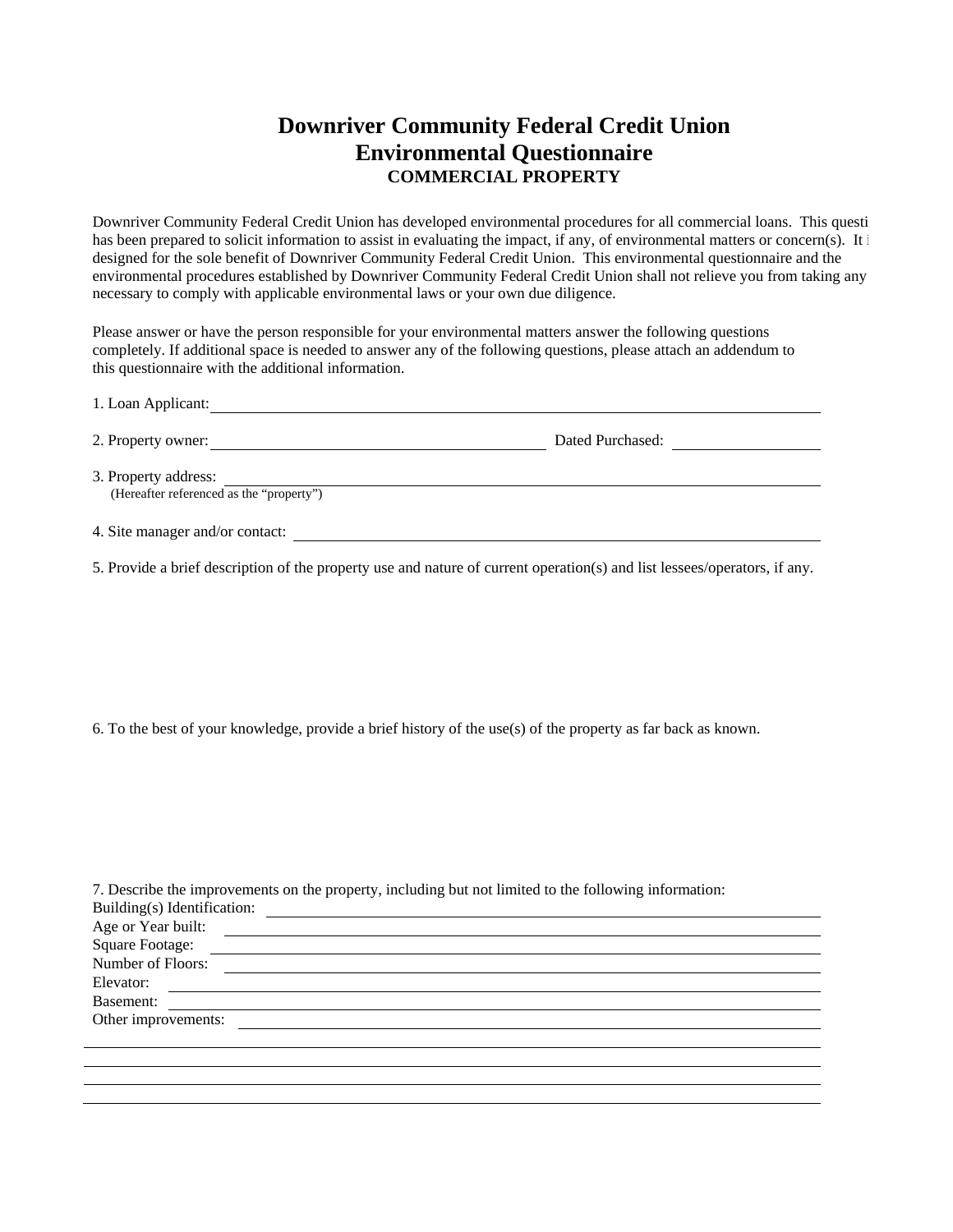## Property Issues<br>8. Do any of the

| 8. Do any of the following apply to the property:                                       | <b>Yes</b> | N <sub>0</sub> |
|-----------------------------------------------------------------------------------------|------------|----------------|
| A. Well(s) for any purpose, either active or abandon?                                   |            |                |
| B. Water supply from other than public system?                                          |            |                |
| C. Septic and/or waste water treatment system on-site?                                  |            |                |
| D. Drywell(s) located on-site?                                                          |            |                |
| E. Storm water discharge to other than public sewer?                                    |            |                |
| F. Oil water separator?                                                                 |            |                |
| G. Wetlands, surface water, pits, ponds, or lagoons?                                    |            |                |
| H. Pipelines, oil and gas wells, electrical transmission lines?                         |            |                |
| I. Fill dirt and/or soil? (If yes, indicate source below)                               |            |                |
| J. Debris and/or dumping?                                                               |            |                |
| K. Paint booths, smoke stacks, or other large vents?                                    |            |                |
| L. Suspect or known Asbestos Containing Materials (ACMs) present?                       |            |                |
| M. Suspect or known lead-based paint?                                                   |            |                |
| N. Fluorescence light bulbs?                                                            |            |                |
| O. Below grade space? (if answered yes, describe its use below)                         |            |                |
| State below the name of firm(s) used for waste collection and disposal.<br>$\mathbf{P}$ |            |                |
| Comments:                                                                               |            |                |

Hazardous materials, chemicals, and/or petroleum products 9. Do any of the following currently and/or previously apply

| 9. Do any of the following currently and/or previously apply to the property:           | Yes | N <sub>0</sub> |
|-----------------------------------------------------------------------------------------|-----|----------------|
| A. Underground Storage Tanks? (if answered yes, attached state UST registration)        |     |                |
| B. Aboveground Storage Tanks? (if answered yes, describe type of secondary containment) |     |                |
| C. Hazardous materials, chemicals, petroleum product(s), paints, and/or unidentified    |     |                |
| substances?                                                                             |     |                |
| D. Storage drums 55-gallons or larger? (if yes, describe type of secondary containment) |     |                |
| E. Pesticides, paints, and/or chemicals in containers totaling over 50 gallons?         |     |                |
| F. Discarded batteries?                                                                 |     |                |
| G. Leaks/spills/stains from drums/containers?                                           |     |                |
| H Drains and/or sumps? (If yes, state below where the drains discharge to)              |     |                |
| I. Unusual/noxious orders?                                                              |     |                |
| J. Suspect PCBs containing electric equipment and/or hydraulic fluids?                  |     |                |
| K. Radioactive material $(s)$ ?                                                         |     |                |
| L. Commercial printing, photo developing laboratory?                                    |     |                |
| M. Dry cleaner with on-site cleaning?                                                   |     |                |
| N. Gasoline station and/or vehicle repair?                                              |     |                |
| Comments:                                                                               |     |                |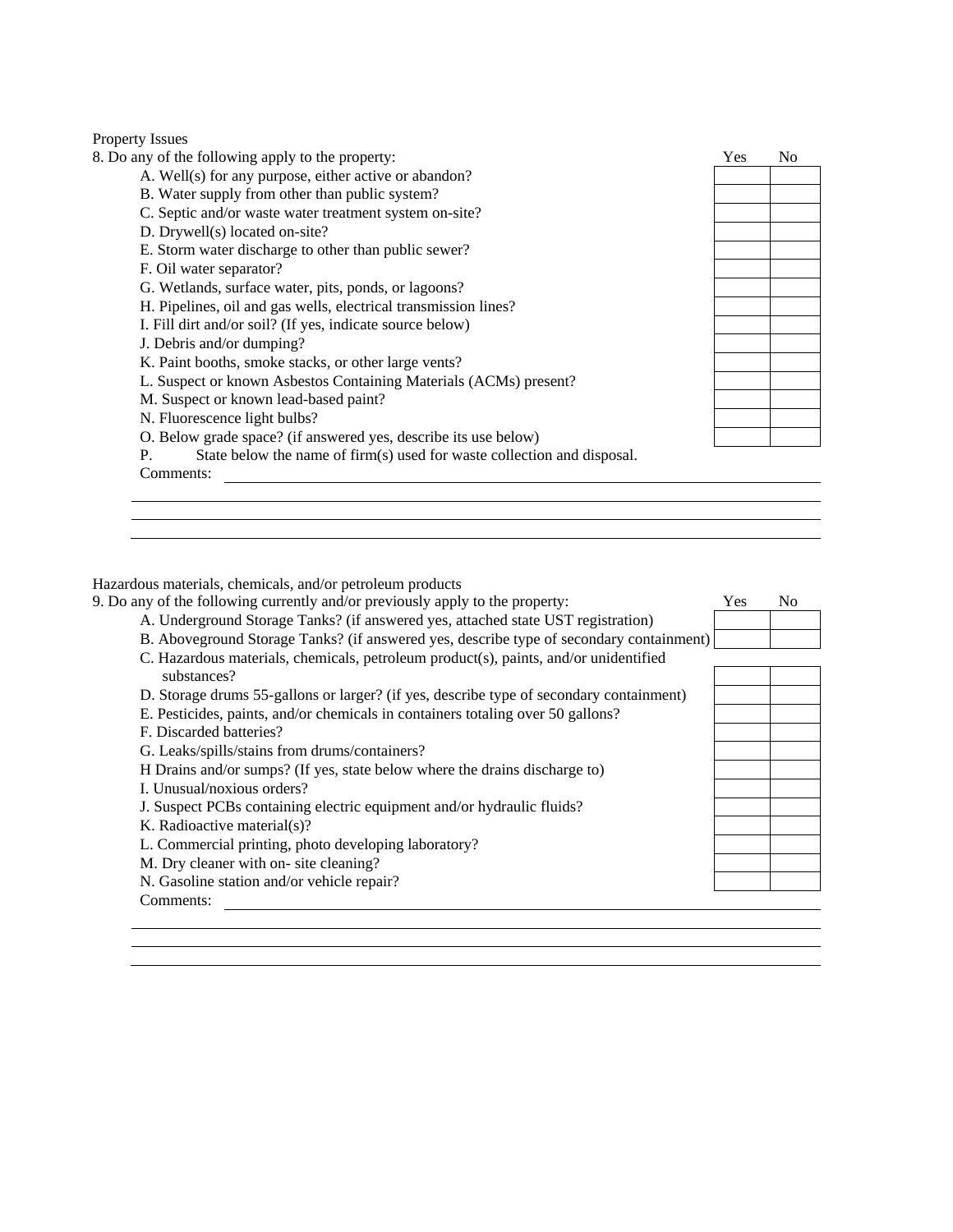| 10. State current use of adjoining properties: |  |
|------------------------------------------------|--|
|                                                |  |

## 11. Past uses in the surrounding area:

| 12. Do any of the following apply to the any adjacent property?                      | <b>Yes</b> | N <sub>0</sub> |
|--------------------------------------------------------------------------------------|------------|----------------|
| A. Private wells and/or septic systems?                                              |            |                |
| B. Wetlands?                                                                         |            |                |
| C. Gasoline station and/or vehicle repair?                                           |            |                |
| D. Commercial printing, dry cleaners, photo developing laboratory?                   |            |                |
| E. Junkyard and/or landfill?                                                         |            |                |
| F. Chemical and/or fuel storage and/or Under or above ground storage tanks?          |            |                |
| G. Evidence of hazardous materials, chemicals, or petroleum products?                |            |                |
| H. Current or previous environmental investigation (if answered yes, describe below) |            |                |
| Comments:                                                                            |            |                |

Regulatory and Compliance Information

13. Environmentally related action(s) taken on the property: Yes No

- A. Chemical safety contingency plan and/or Risk Management Plan? B. Emergency & Hazardous Chemical Inventory and/or filed a toxic Chemical Release Form pursuant to Federal Emergency Planning and Community Right to Know Act of 1986. C. Maintain Material Safety Date Sheets (MSDS)? D. Prepared a Spill Prevention Control and Countermeasure plan?
- E. Environmental Operation and Management (O&M) plan(s) including but not limited to, asbestos containing materials and/or lead-based paint?
- F. Compliance with the Lead-Based Paint Hazardous Reduction Act of 1992? (Residential only)
- G. Any past/present Environmental Survey's, reports, or investigation(s) (If yes, attaché copies)